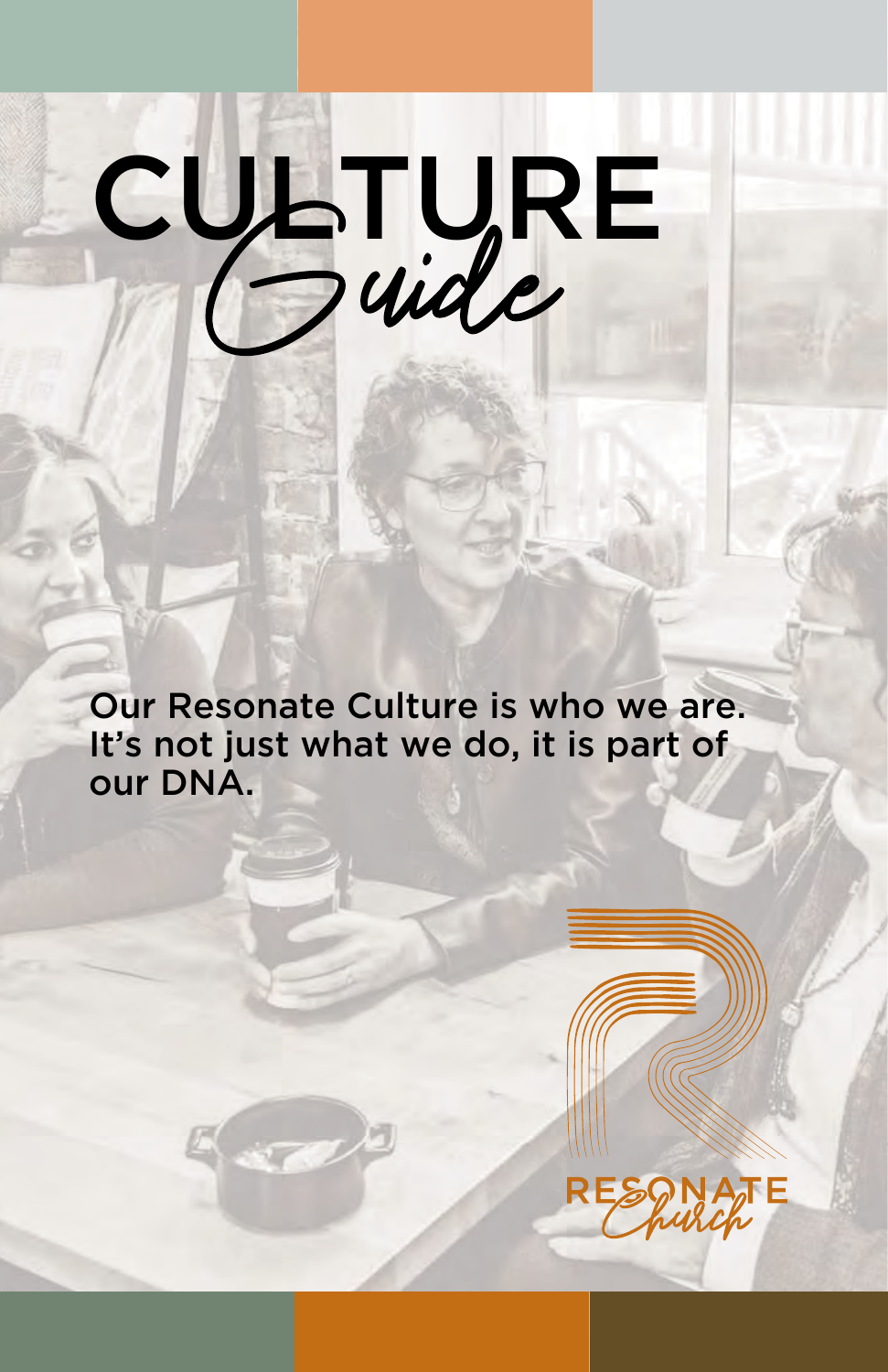Here at Resonate, we know culture either happens by default or by design.

Our Resonate Culture is who we are. It's not just what we do, it is part of our DNA.

Rather than allowing our feelings, upbringing, or the standards of our society take the lead, our goal is to intentionally and consistently create the culture we want to see. This book is your guide to the culture and language at Resonate.

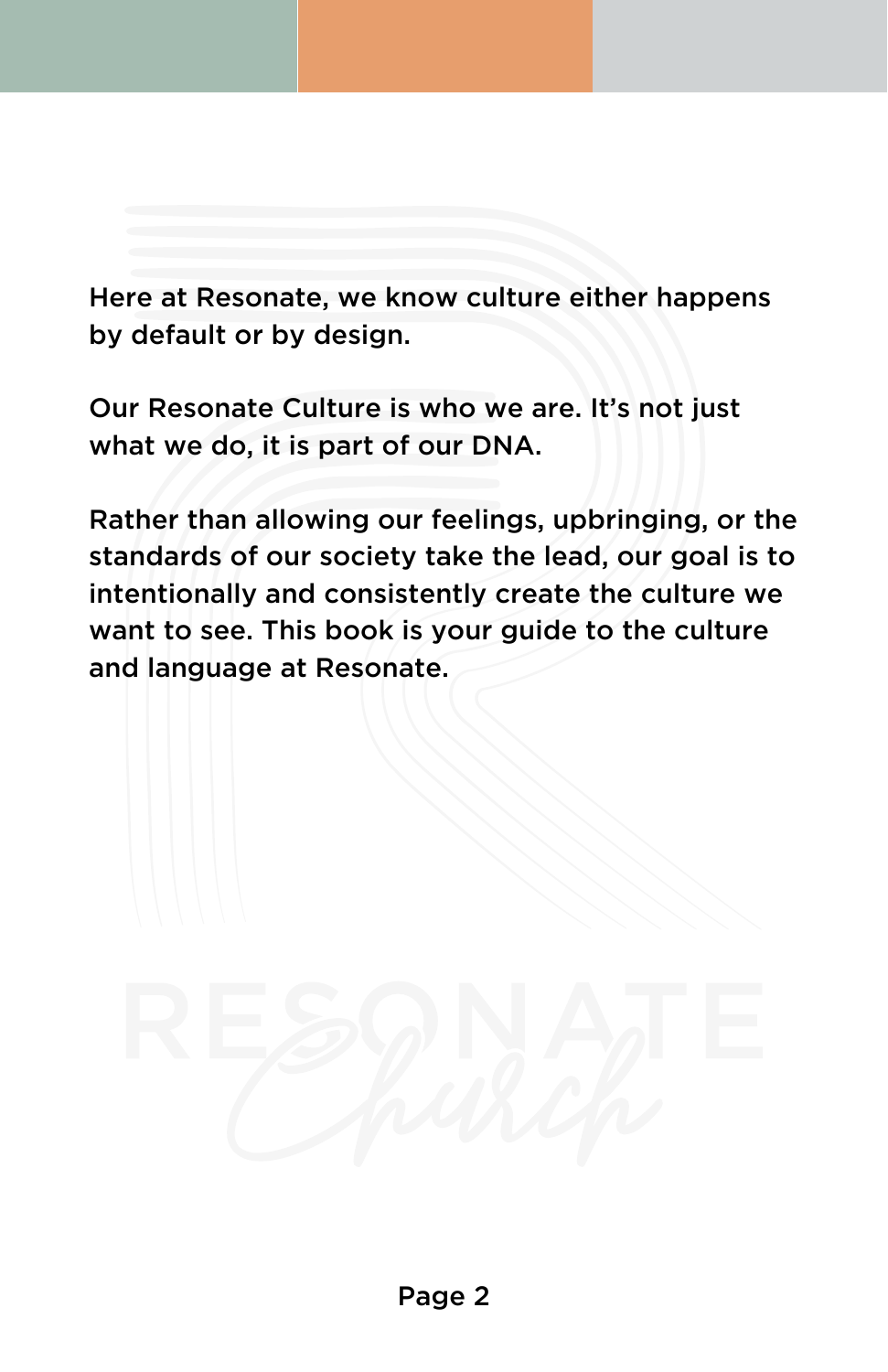### **CONTENTS**

Resonate Culture - 4

The Vision/Mission - 5

Our Core Values - 6

Our Big Four - 7

Our Key Areas - 8

Resonate Events - 10

Our Language - 12

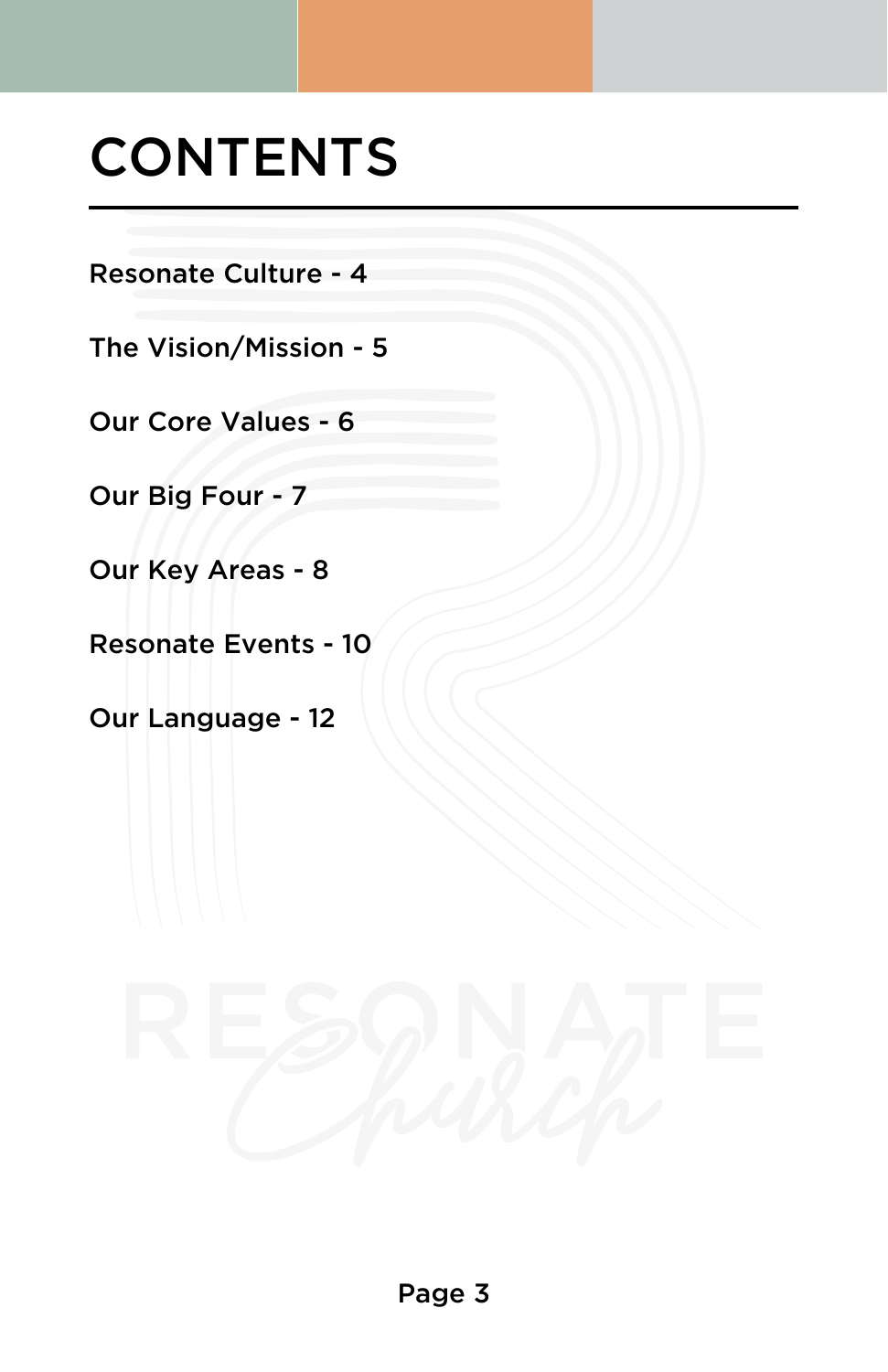### RESONATE CULTURE

#### WE ARE TRANSFORMED BY GOD'S PRESENCE.

It's about: Knowing Him.

#### WE VALUE PEOPLE & DEMONSTRATE IT WITH OUR ACTIONS.

It's about: Loving Well.

### WE KNOW EXCELLENCE HAPPENS ON PURPOSE.

It's about: Being Intentional.

### WE INSPIRE OTHERS WITH AUTHENTICITY, NOT PERFECTION.

It's about: Embracing Transparency.

#### WE IDENTIFY POTENTIAL & CULTIVATE IT.

It's about: Empowering Others.

### WE ACTIVELY PURSUE WAYS TO GROW.

It's about: Teachable Attitudes.

### WE SEEK OPPORTUNITIES TO BE A BLESSING.

It's about: Generous Living.

### WE INTENTIONALLY CELEBRATE.

It's about: Having Fun.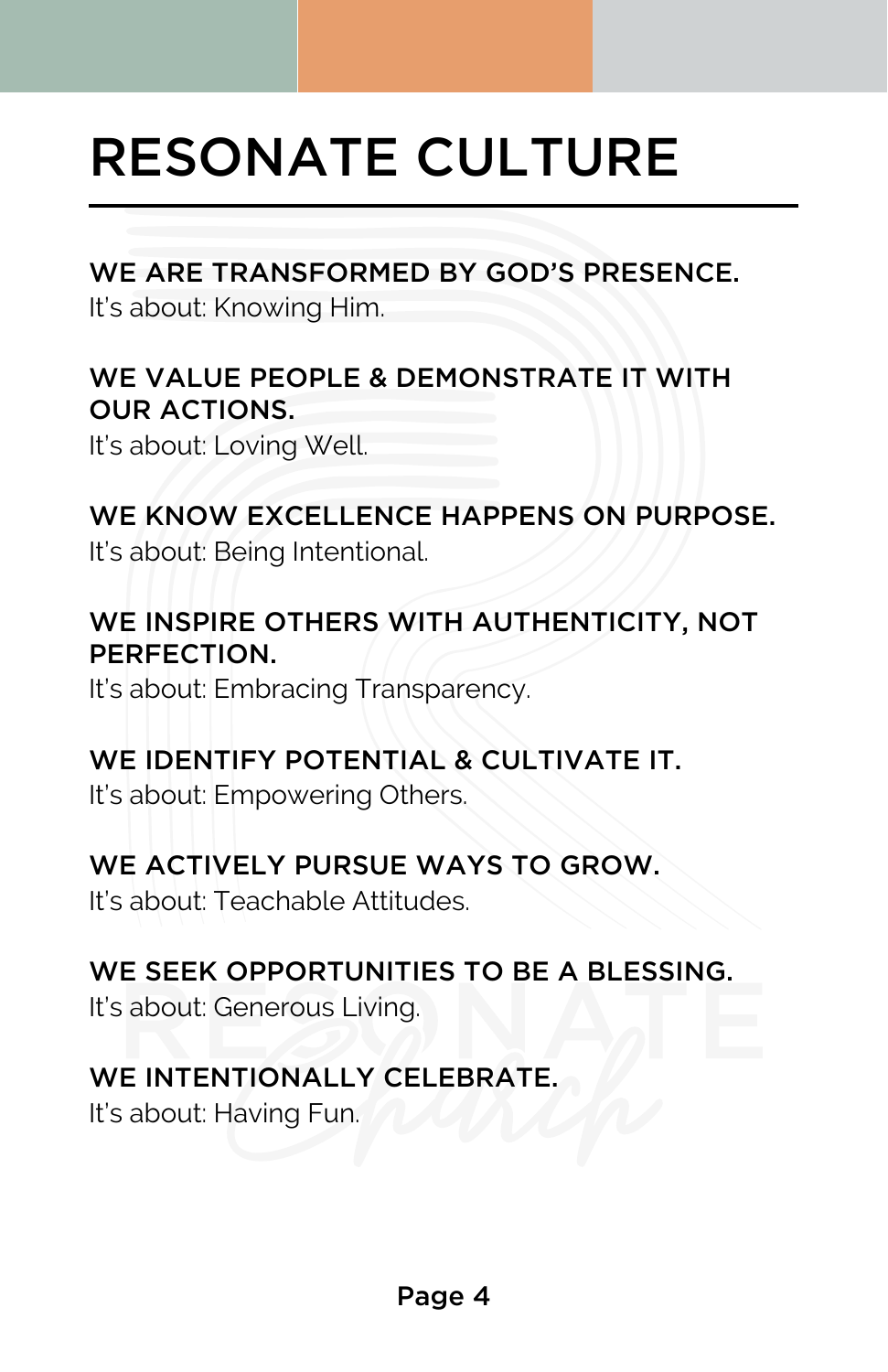### THE VISION

Impacting the world from Newaygo and making it hard to go to hell from Michigan.

### THE MISSION

Amplify His Voice Demonstrate His Love Expand His Kingdom

Jesus said in Matthew 28:19, "Therefore, go and make disciples of all the nations, baptizing them in the name of the Father and the Son and the Holy Spirit."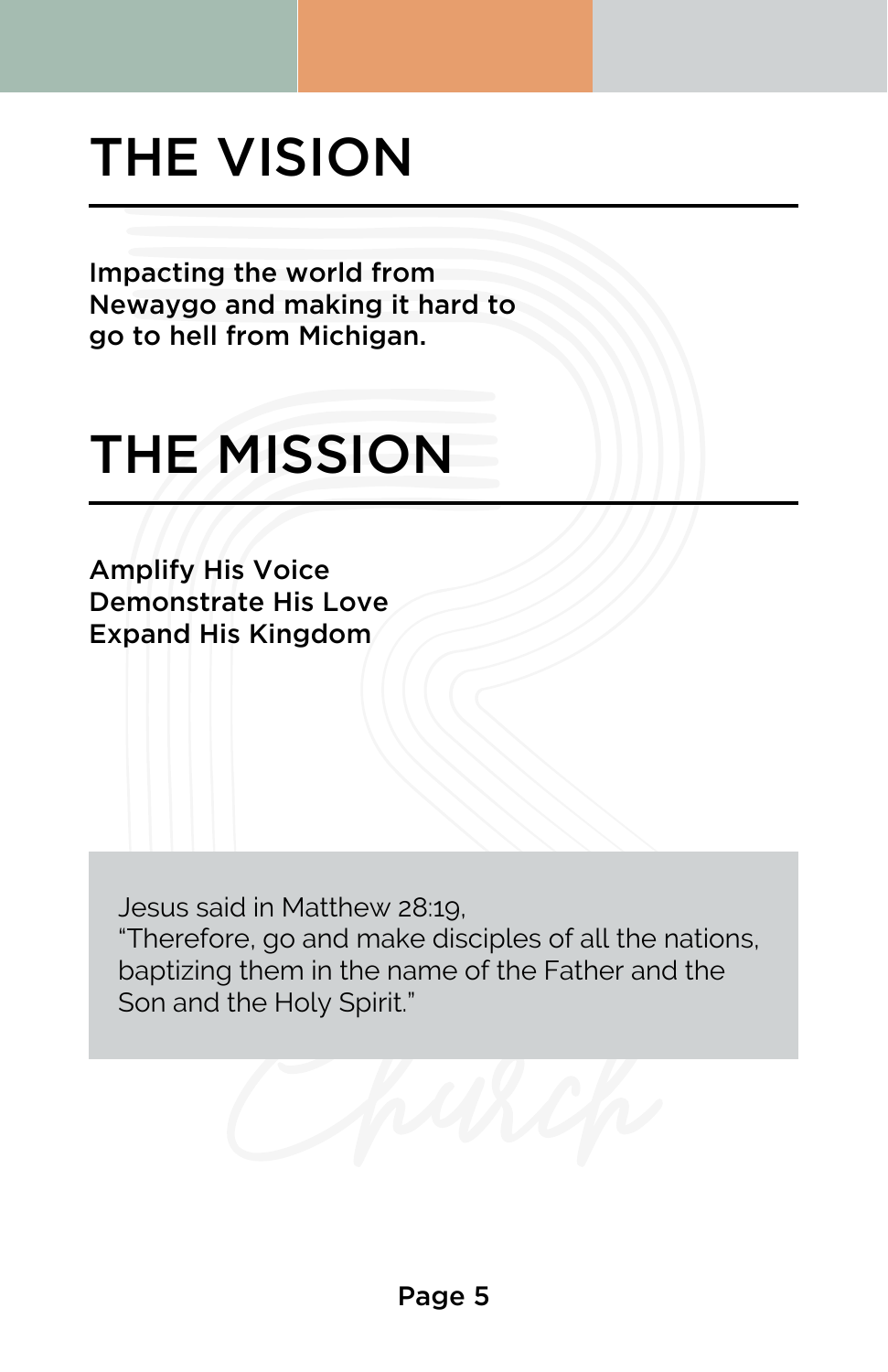# OUR CORE VALUES

At Resonate, we hold to the following core values and seek to:

### ABIDE IN THE WORD

Then Jesus said to those Jews who believed Him, "If you abide in My word, you are My disciples indeed." John 8:31

### LOVE ONE ANOTHER

"By this all will know that you are My disciples, if you have love for one another." John 13:35

### BEAR MUCH FRUIT

"By this My Father is glorified, that you bear much fruit; so you will be My disciples." John 15:8

### FORSAKE ALL

"So likewise, whoever of you does not forsake all that he has cannot be My disciple." Luke 14:33

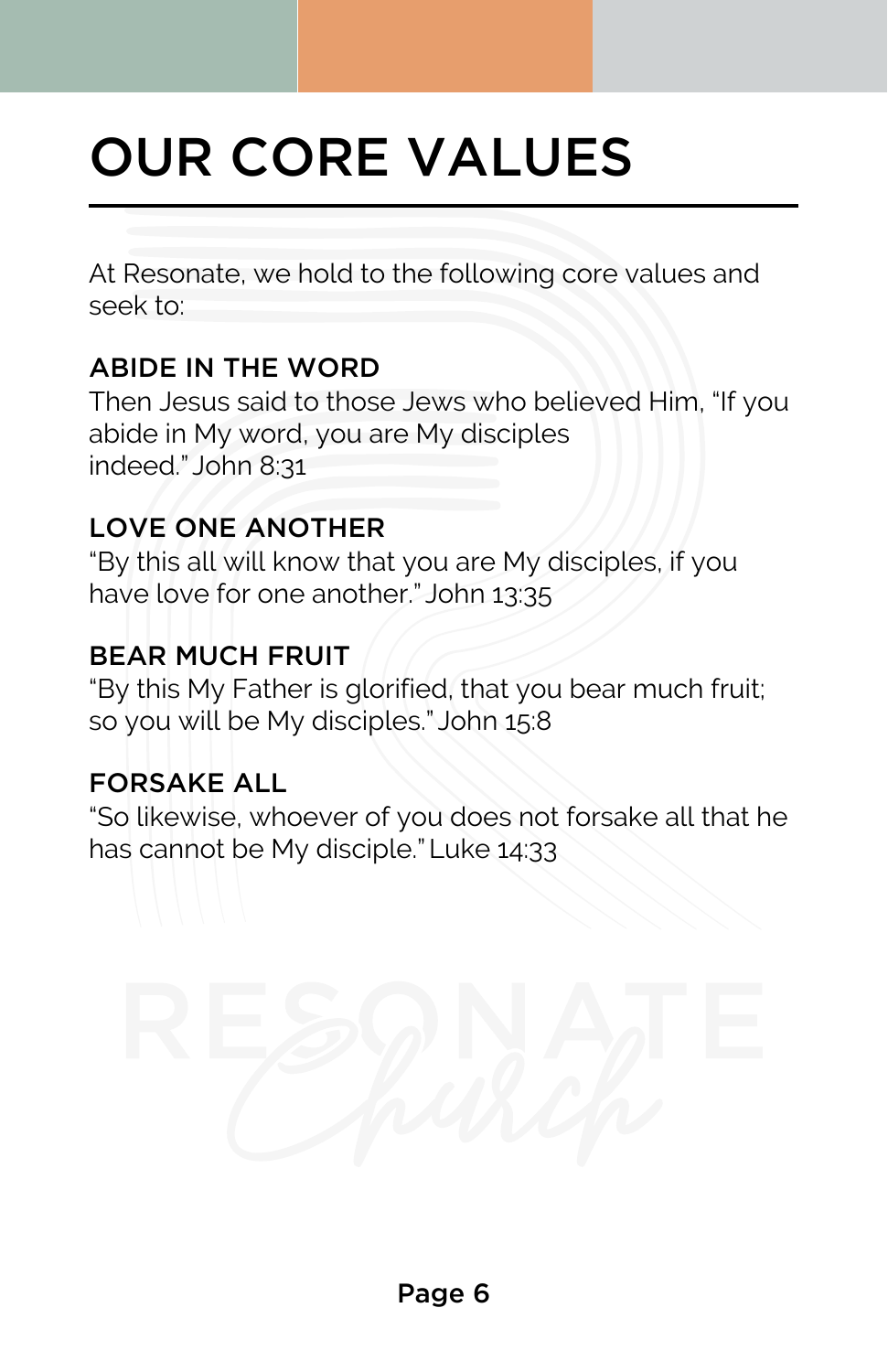Our vision at Resonate is simple. If someone commits to these four things, we believe their life will be radically changed.

### OUR BIG FOUR

#### KNOW GOD

God wants to know everyone personally. It's not about religion. It's about a relationship.

#### FIND FREEDOM

God designed a life of freedom for everyone. Connecting with the right people is one of the ways freedom is found. Our Grow Groups are a great way to connect.

### DISCOVER PURPOSE

People matter to God and He has a unique plan for everyone. One easy way to help people discover their purpose is through Grow Steps.

### MAKE A DIFFERENCE

We believe everyone is designed to make a difference in the lives of those around them. Our Grow Teams are a great way for people to use the talents God has given them and to enjoy life with other people.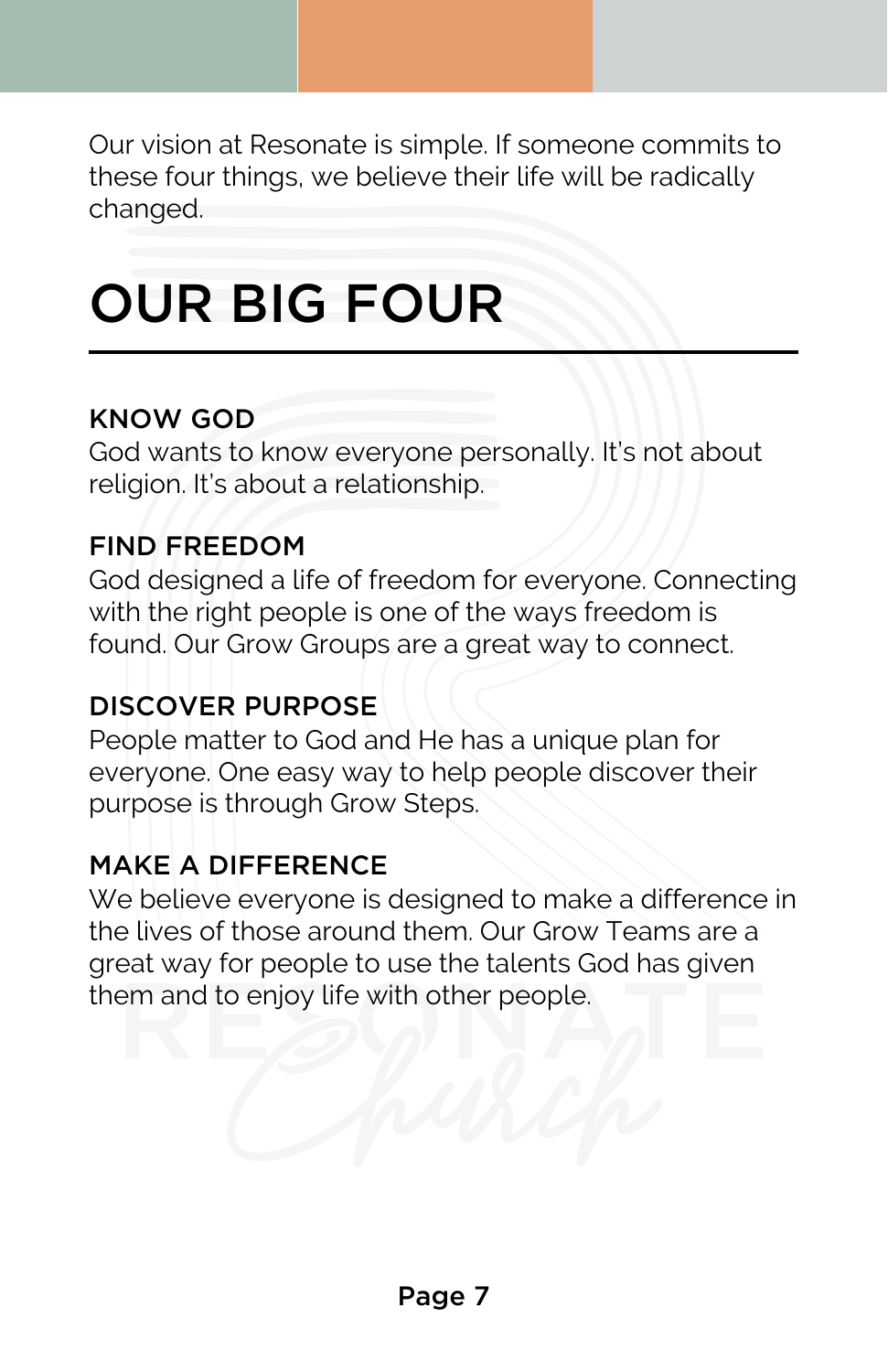There are several key areas that help to support our Big Four. These are vital to help sustain a healthy community.

### OUR KEY AREAS

### WEEKEND SERVICES

The large, corporate gathering of our church community every weekend. Our focus is always on worshiping God and connecting with people. Our desire is that those who don't know God would meet Him through our worship and relationships with other people.

### GROW STEPS

Grow steps guides you to discover your redemptive purpose and live the life God created for you.

### GROW GROUPS

Grow Groups are small gatherings of people who meet in various locations or online. Group activities vary, but the goal of each is the same – to move every person one step forward in their spiritual journey and connecting with people.

### GROW TEAMS

Teams are the hands and feet of Jesus. Grow Teams consist of individuals who have discovered their God given gifts and use them to make a difference. Grow Teams make our weekend services possible.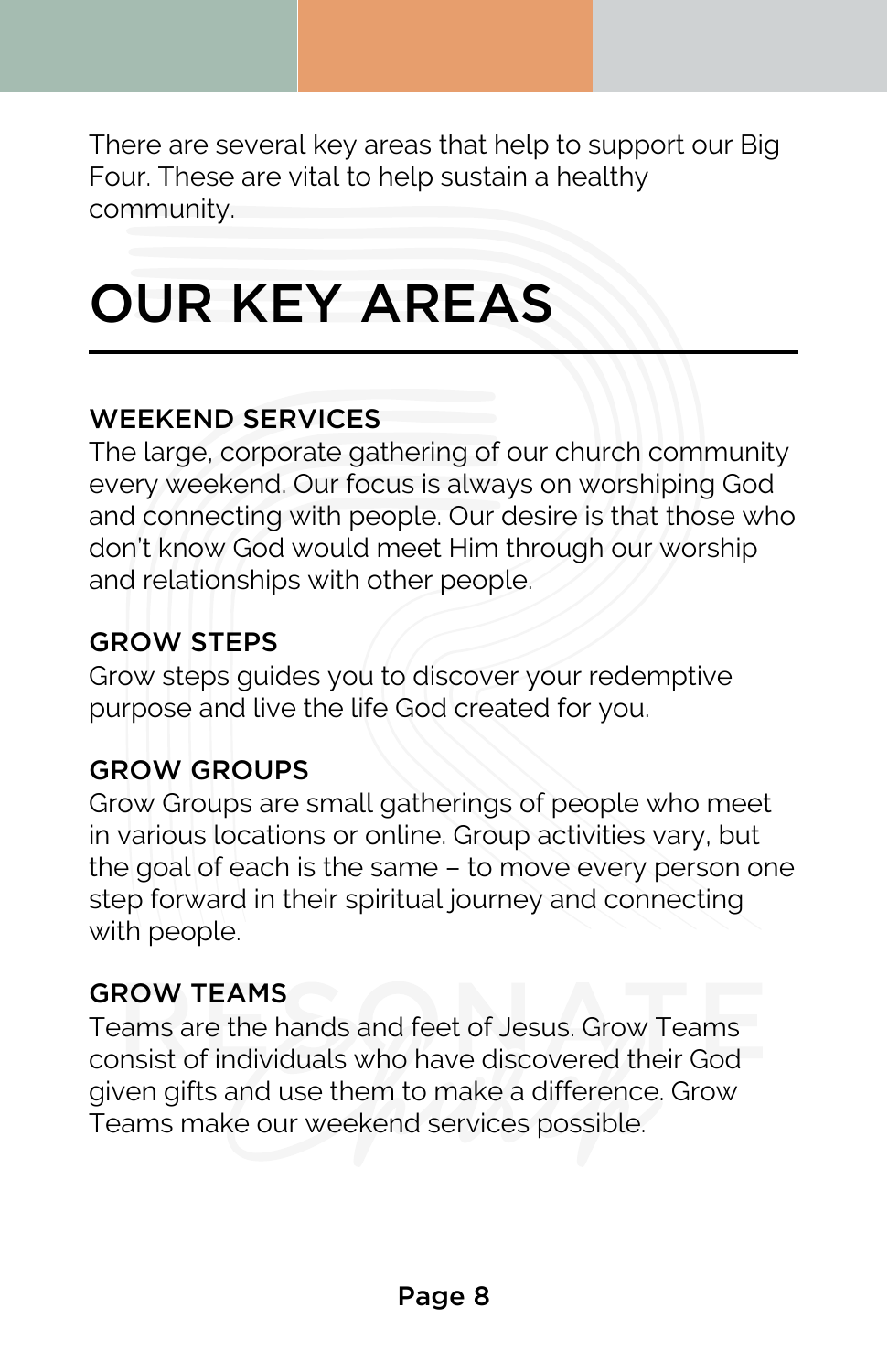### OUR KEY AREAS *CONTINUED*

### COMPASS KIDS

Kids, infant to 6th grade, will experience the love of God in an engaging and exciting way. Our goal is to teach the next generation how to hear God's voice, experience His next generation how to hear God's voice,  $\epsilon$ <br>presence and become a disciple of Jesus.

#### YOUTH

We want to see all Middle School and High School student's 7th-12th grade thriving in an authentic relationship with God, knowing their gifts, sharing their faith with others, and serving at Resonate church. We do this through discipling them in small groups, teaching, and monthly events.

### PASTORAL CARE

Sometimes we need specialized focus in an area of life to get through the struggle. Pastoral Care is a group of leaders who are devoted to care for the individual and see God transform their life.

### OUTREACH & SERVE EVENTS

Activities that give back to the community outside the<br>walls of the church. walls of the church.

#### MISSIONS

We are impacting the world from Newaygo by supporting missions locally, nationally & globally.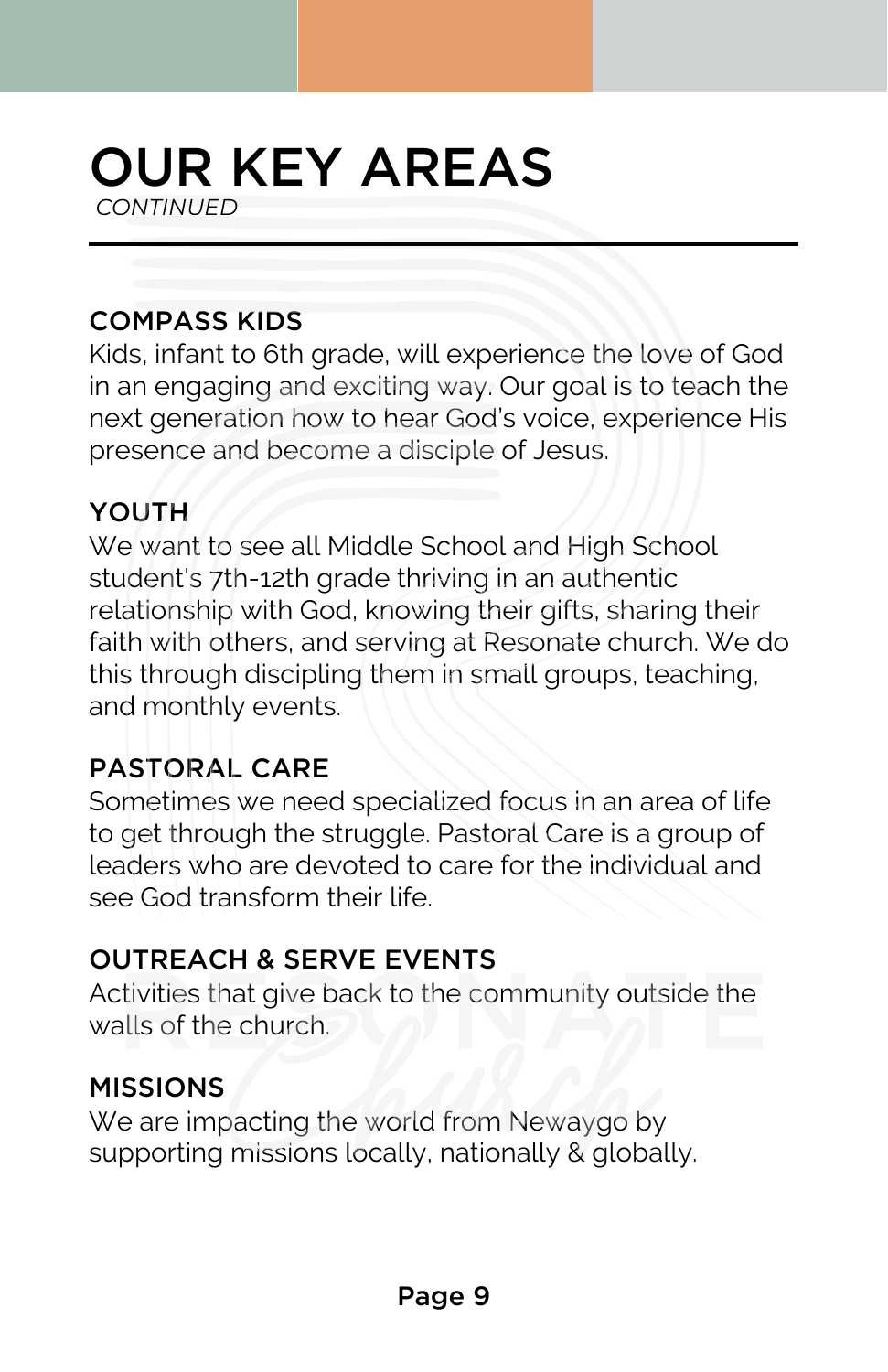We don't do events just to do them. They are geared toward supporting the Big Four.

### RESONATE EVENTS

#### 21 DAYS

Every January we set aside 21 days to pray and fast together. We do this to put God first at the start of the year.

#### CHILD DEDICATION

Families that desire their children to be prayed for and dedicated to God are honored and celebrated on Child Dedication Sunday.

### **COMMUNION**

It's not a tradition we just do. It's a life-giving moment where we remember the price paid on the cross by taking communion together. We typically do this on the last Sunday of every month.

### WATER BAPTISM

We believe this outward expression of an inward decision is something that should be celebrated in front of the people you love and your community of faith.

### COACHES MEETING

Once a month meeting for the coaches of our Grow Teams and Grow Groups to come and be encouraged, receive training, and be sent back out to their leaders to make an impact.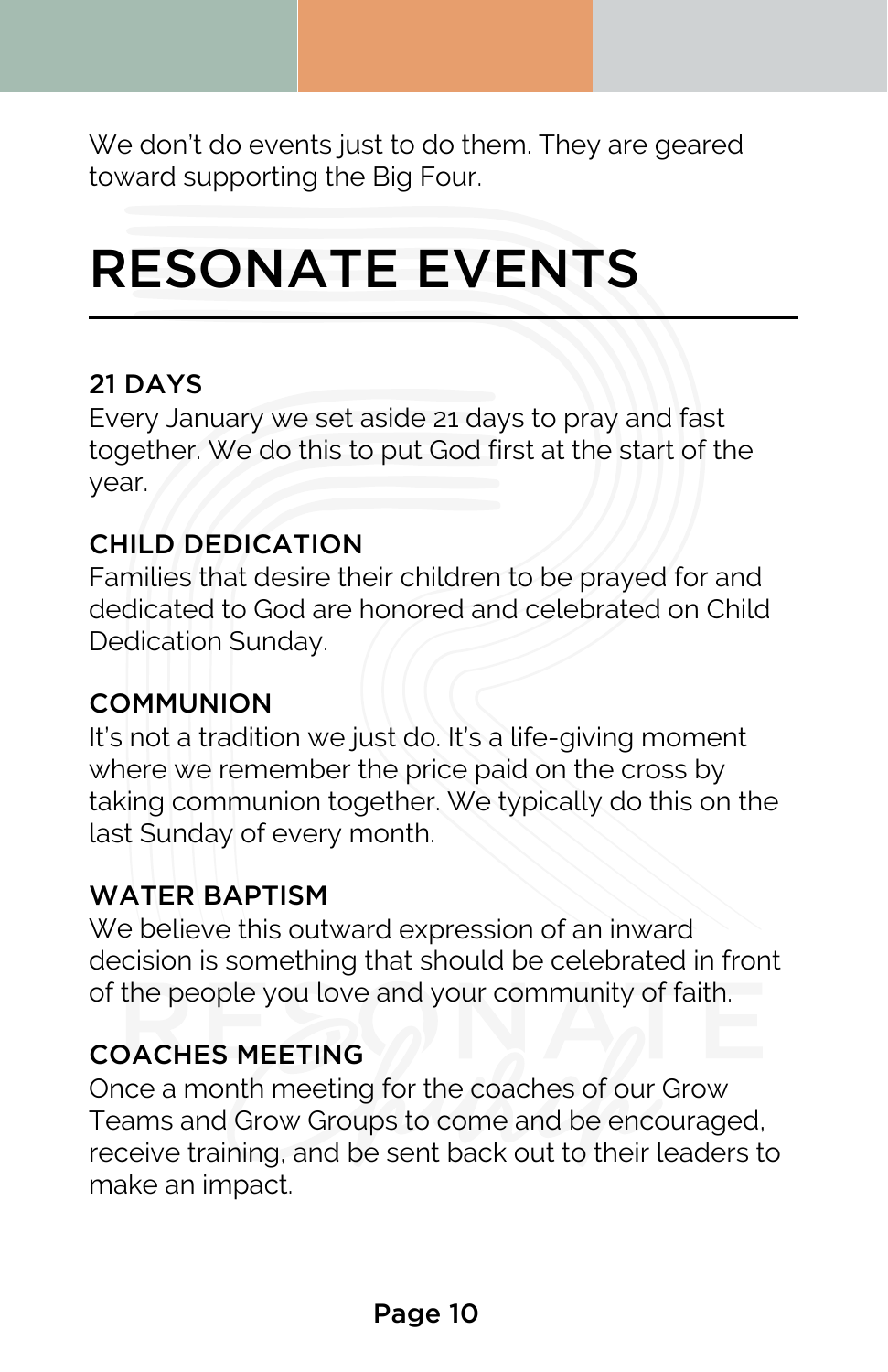### RESONATE EVENTS

*CONTINUED*

#### FREEDOM MINISTRIES

We offer freedom ministry events throughout the year including THE RETURN for men, THE PASSAGE for women and KAIROS for both men and women. These events are an important part of your freedom journey and designed as a time to encounter God and have your life radically changed.

### GROW TEAM PARTY

To celebrate all our team members, once a year we have a special night out. You'll not want to miss it!

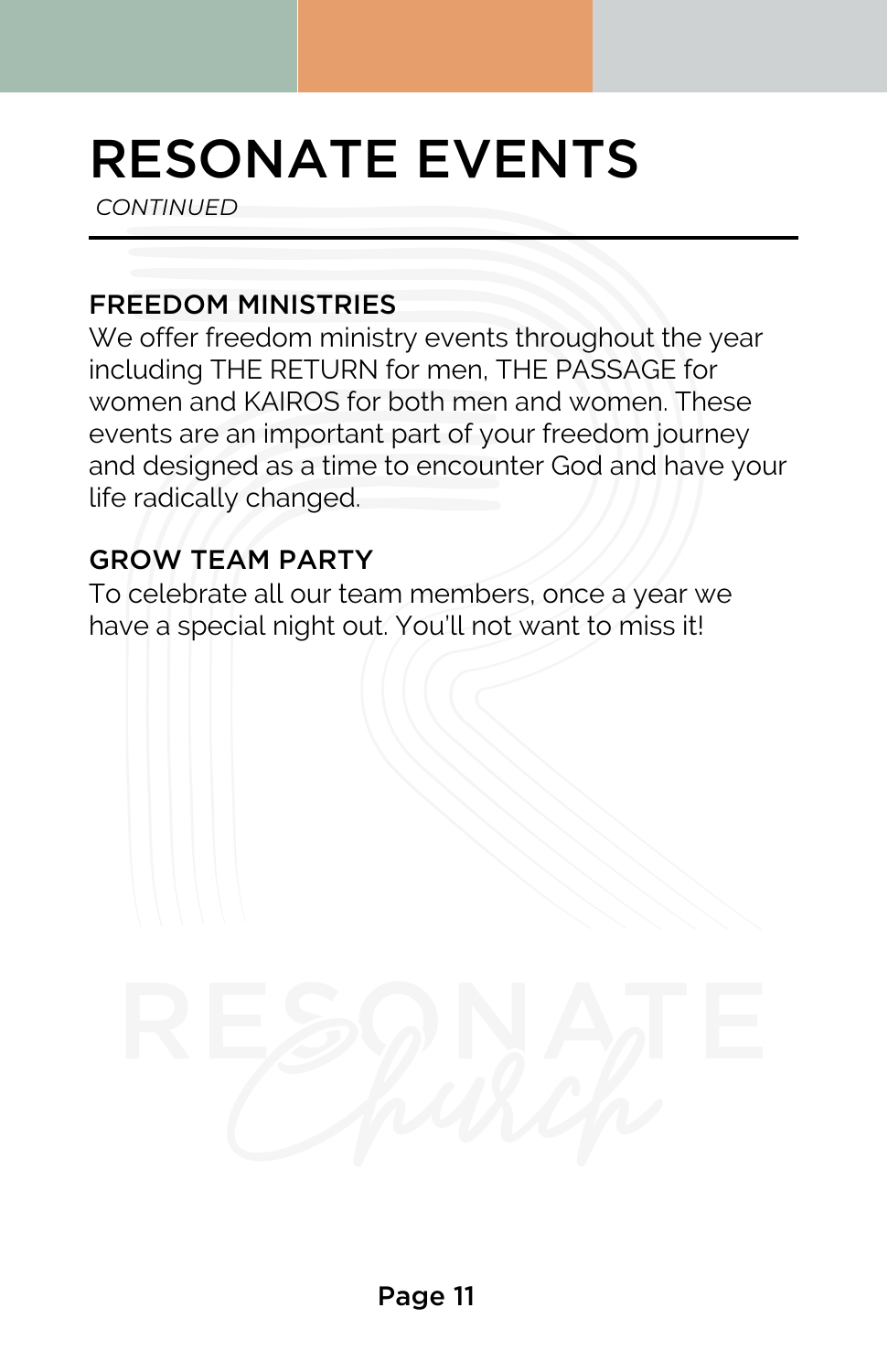It's not just what you say, it's how you say it. Here at Resonate, we're pretty particular about the language we use. There are some things we say a whole lot, and others you'll never hear us utter.

# OUR LANGUAGE

| <b>DON'T SAY</b>       | <b>INSTEAD SAY</b>     |
|------------------------|------------------------|
| My Church              | Our Church             |
| My Team                | <b>Our Team</b>        |
| My Group               | Our Group              |
| Volunteer              | <b>Team Member</b>     |
| Small Group            | Grow Group             |
| Band/Singers           | Worship Team           |
| I have to do it        | I get to do it         |
| I have to be there     | I get to be there      |
| I know serving is hard | Thank you for serving! |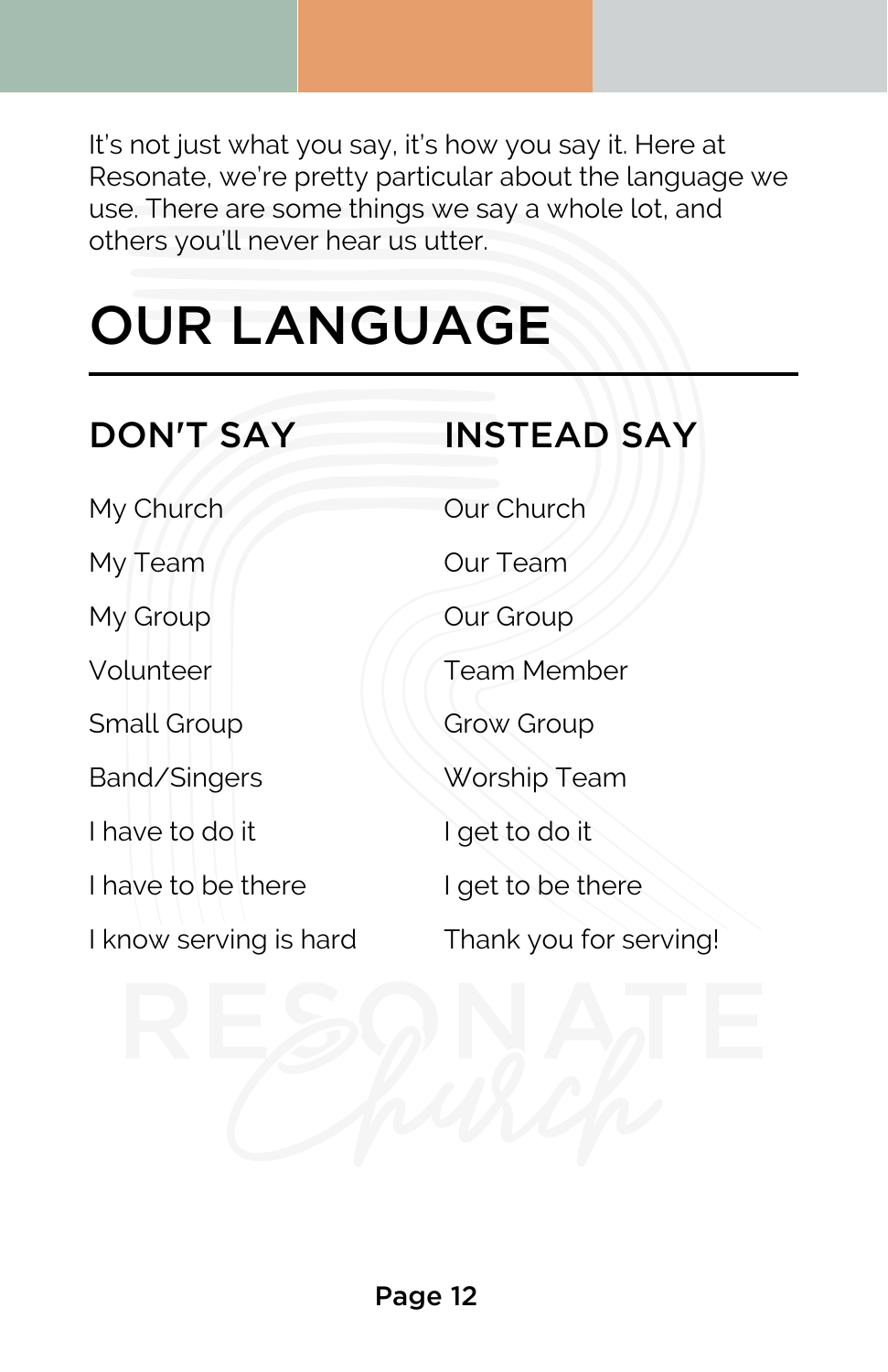### CULTURAL PHRASES

### EVERY MIRACLE STARTS WITH A PROBLEM

You can't have one without the other. We don't stay upset when there are problems, instead we get excited about what God is going to do!

### WE MAKE IT TOGETHER & WE MISS IT TOGETHER

We are a team. If we share the wins, we also share the loses. If we see something's not going the right direction, we jump in and help.

### WE DON'T HAVE TO, WE GET TO

We realize that it's a privilege to work with God in any capacity. We serve willingly. We show up with a smile and expect that as we build God's house, miracles take place.

### WE'RE NOT A CHURCH WITH GROUPS, WE ARE A CHURCH OF GROUPS

Grow Groups are not just additional programming that we offer at church. They are the heartbeat of the community we are cultivating. Our goal is that 100% of Resonate Church members would be involved in a group.

### REAL LIFE CHANGE HAPPENS IN THE CONTEXT OF RELATIONSHIPS

When we do life with people we grow. When you're in a Grow Group, it establishes a consistent peer group of support and creates real relationships that challenge us.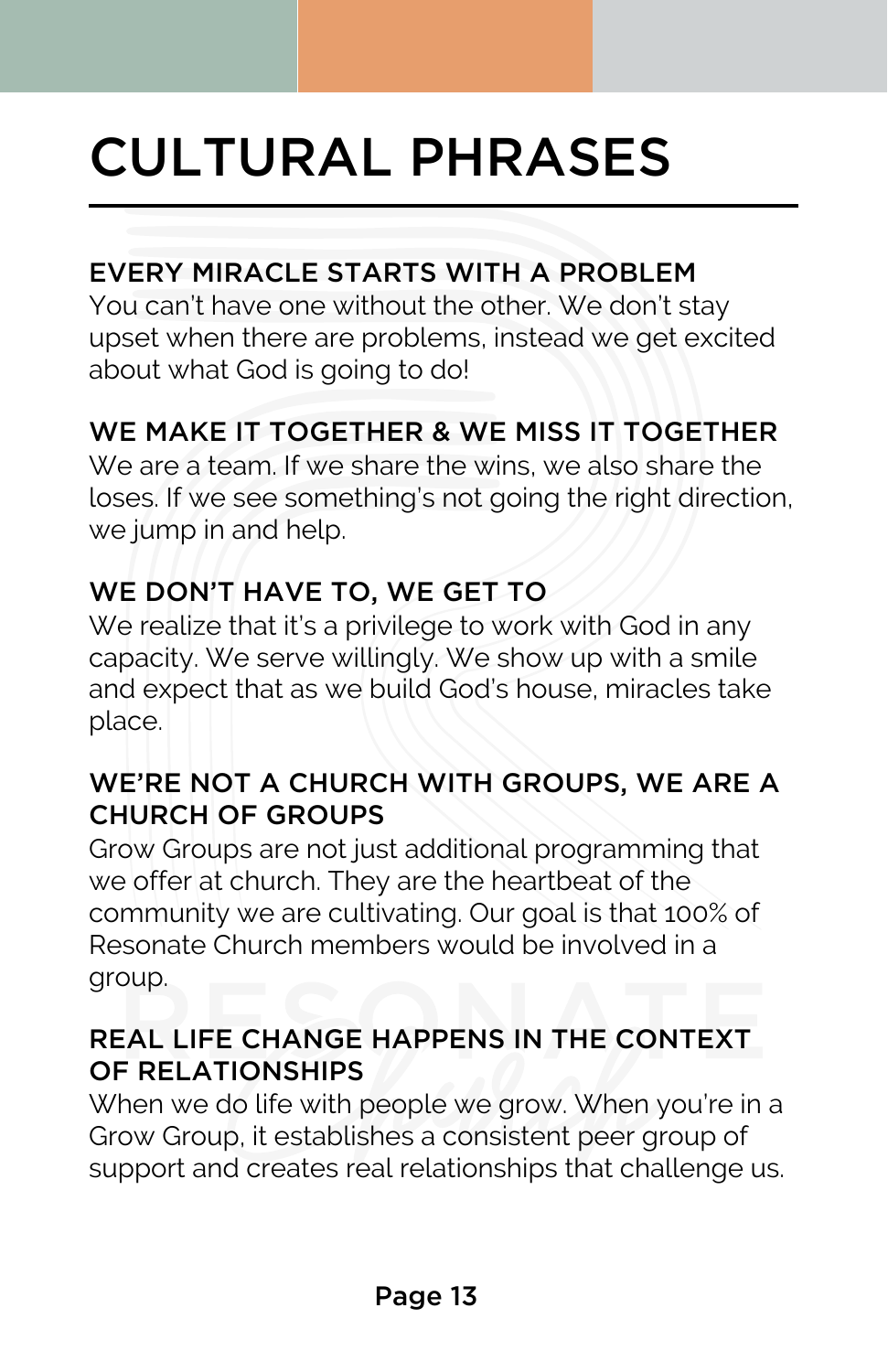### CULTURAL PHRASES

*CONTINUED*

### IT'S NOT BABYSITTING, IT'S LEADERSHIP DEVELOPMENT

We're playing games, but we're not playing games when it comes to our kids. We're intentionally building next generation leaders.

### DON'T PARENT ALONE

It literally takes a village to raise a child. Our kids learn from everything they see. We might as well have them in environments that will support the Godly values we want in our children.

### NOTHING CHANGES WITHOUT PRAYER

Prayer is how we invite God into our situations. It's the Spirit of God that does the work to bring the change we desire.

### INSPECT WHAT YOU EXPECT

We make clear expectations and follow up with inspections. Where there is accountability, there's trust and growth.

### BELIEVE THE BEST

We protect ourselves against division, fighting and ultimately a waste of time by believing the best about others in situations that can appear otherwise.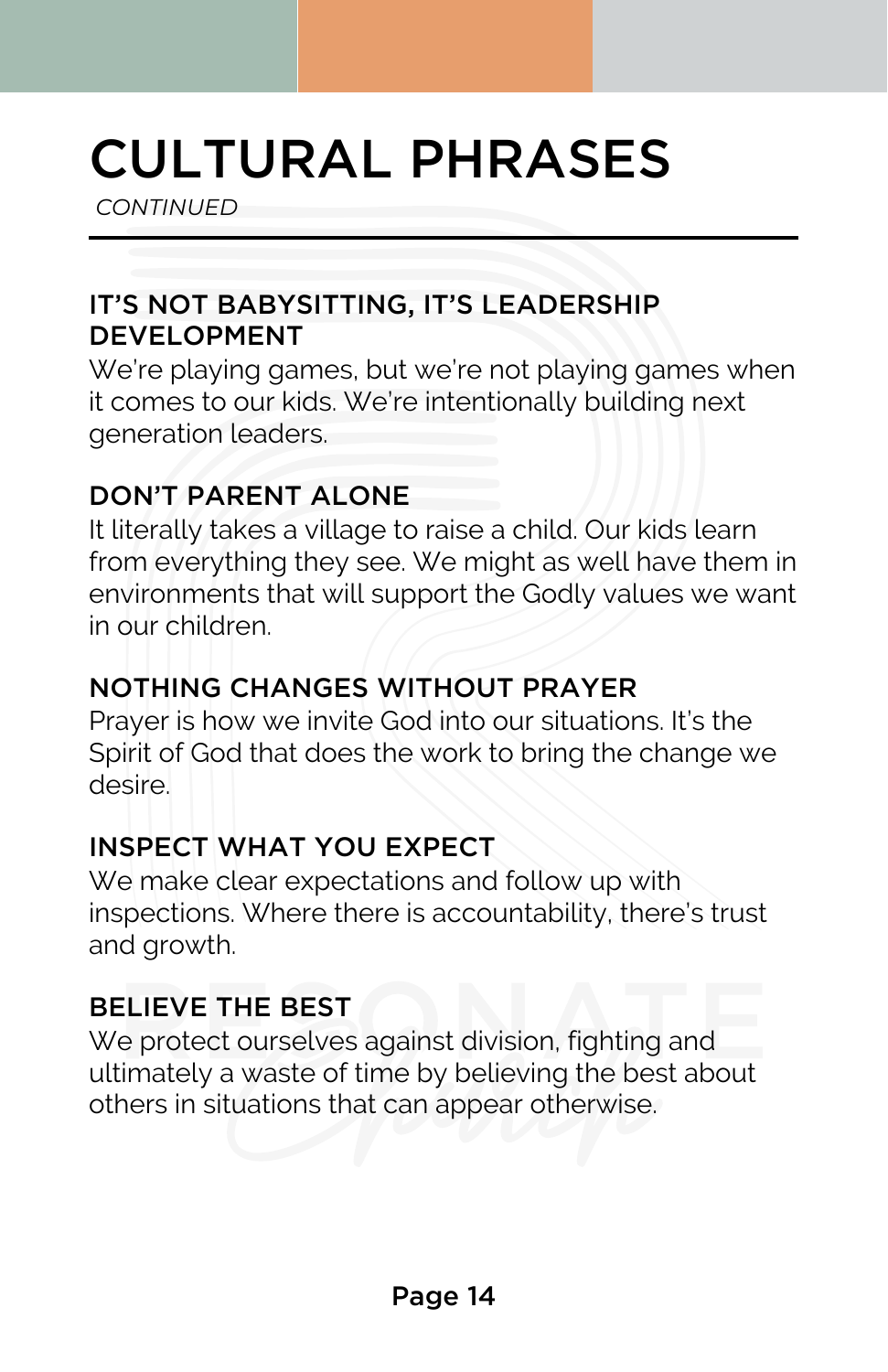### CULTURAL PHRASES

*CONTINUED*

### WHO DID YOU MEET?

It's easy to get lost in the tasks during a service. So we literally ask each other, "Who did you meet?" This keeps us accountable to be people focused on the weekends.

### SEE IT, SAY IT

We don't keep our encouragement to ourselves. We are not stingy with our praises. If we see something that's good or praiseworthy, we share or say it.

### EMPTY HELL AND FILL HEAVEN

Our reminder that we have a real and urgent calling as believers to fill heaven with souls that have accepted Jesus as their Savior.

### JUST SHOW UP

We don't always know the answers or what to do, but sometimes we just need to show up. God can work with someone who's willing.

### GOD DOESN'T MAKE JUNK

We are God's masterpiece. He doesn't make junk, and therefore should view ourselves as loved and full of potential.